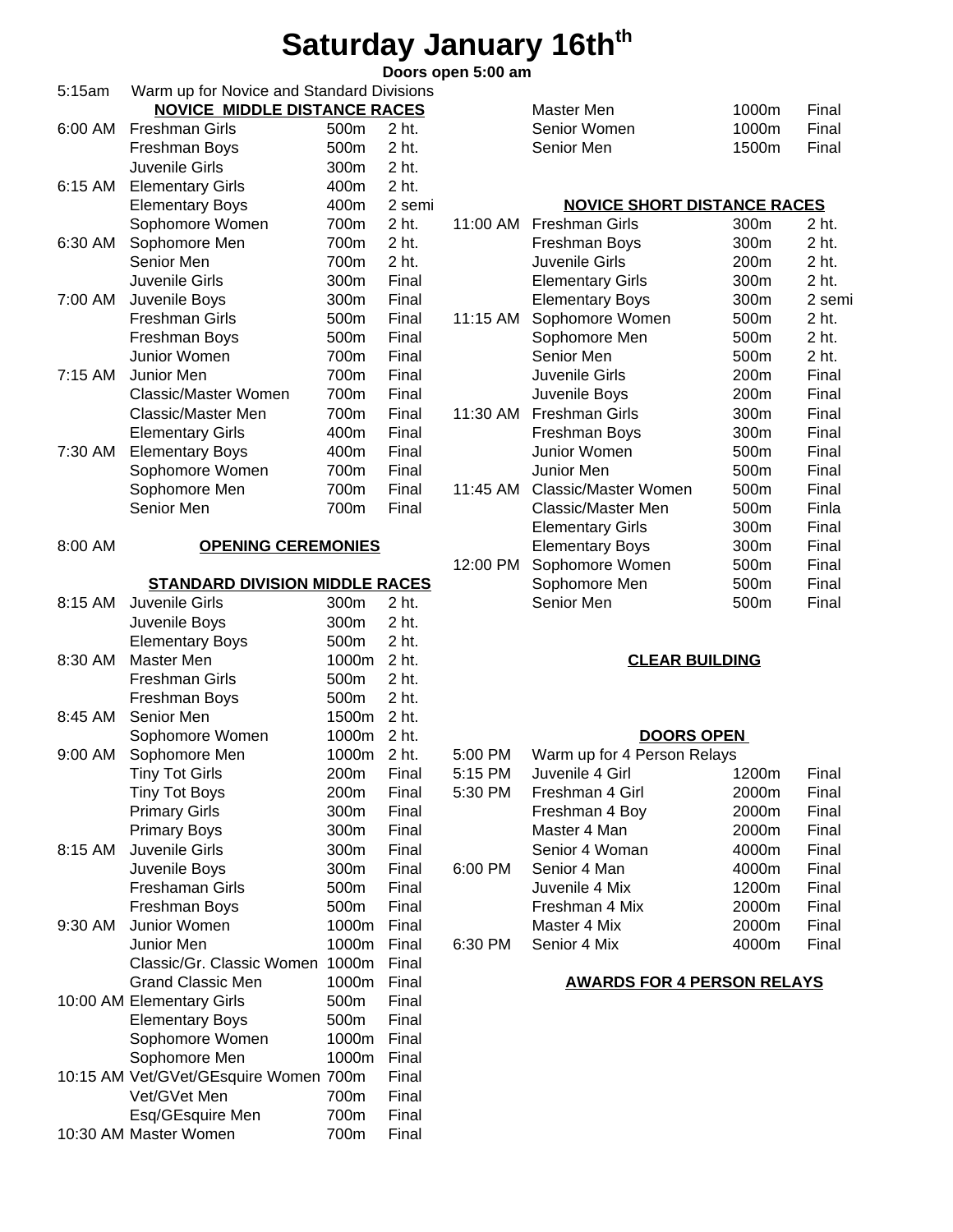## **Sunday January 17th**

**Doors open 5:00 am**

| 5:15 AM   | Warm up for Novice and Standard Divisions |       |       |         |                                                   |       |       |
|-----------|-------------------------------------------|-------|-------|---------|---------------------------------------------------|-------|-------|
|           | <b>STANDARD DIVISON SHORT RACES</b>       |       |       |         | <b>STANDARD DIVISION LONG RACES</b>               |       |       |
| 6:00 AM   | Juvenile Girls                            | 200m  | 2 ht. | 9:30 AM | Juvenile Girls                                    | 500m  | 2 ht. |
|           | Juvenile Boys                             | 200m  | 2 ht. |         | Juvenile Boys                                     | 500m  | 2 ht. |
|           | <b>Elementary Boys</b>                    | 300m  | 2 ht. |         | <b>Elementary Boys</b>                            | 700m  | 2 ht. |
| 6:15 AM   | Master Men                                | 500m  | 2 ht. | 9:45 AM | Master Men                                        | 1500m | 2 ht. |
|           | <b>Freshman Girls</b>                     | 300m  | 2 ht. |         | <b>Freshman Girls</b>                             | 1000m | 2 ht. |
|           | Freshman Boys                             | 300m  | 2 ht. |         | Freshman Boys                                     | 1000m | 2 ht. |
|           |                                           | 500m  | 2 ht. |         |                                                   | 3000m | 2 ht. |
|           | Senior Men                                |       |       |         | 10:00 AM Senior Men                               |       |       |
| 6:30 AM   | Sophomore Women                           | 500m  | 2 ht. |         | Sophomore Women                                   | 1500m | 2 ht. |
|           | Sophomore Men                             | 500m  | 2 ht. |         | Sophomore Men                                     | 1500m | 2 ht. |
|           | <b>Tiny Tot Girls</b>                     | 100m  | Final |         | 10:45 AM Tiny Tot Girls                           | 300m  | Final |
|           | <b>Tiny Tot Boys</b>                      | 100m  | Final |         | <b>Tiny Tot Boys</b>                              | 300m  | Final |
| 6:45 AM   | <b>Primary Girls</b>                      | 200m  | Final |         | <b>Primary Girls</b>                              | 400m  | Final |
|           | <b>Primary Boys</b>                       | 200m  | Final |         | <b>Primary Boys</b>                               | 400m  | Final |
|           | Juvenile Girls                            | 200m  | Final |         | 11:00 AM Juvenile Girls                           | 500m  | Final |
|           | Juvenile Boys                             | 200m  | Final |         | Juvenile Boys                                     | 500m  | Final |
| 7:00 AM   | Freshman Girls                            | 300m  | Final |         | <b>Freshman Girls</b>                             | 1000m | Final |
|           | Freshman Boys                             | 300m  | Final |         | Freshman Boys                                     | 1000m | Final |
|           | Junior Women                              | 500m  | Final |         | 11:15 AM Junior Women                             | 1500m | Final |
|           | Junior Men                                | 500m  | Final |         | Junior Men                                        | 2000m | Final |
| $7:15$ AM | Classic/Gr. Classic Women                 | 500m  | Final |         | Classic/Gr.Cllassic Women                         | 1500m | Final |
|           | <b>Grand Classic Men</b>                  | 500m  | Final |         | <b>Grand Classic Men</b>                          | 2000m | Final |
|           | <b>Elementary Girls</b>                   | 300m  | Final |         | 11:30 AM Elementary Girls                         | 700m  | Final |
|           | <b>Elementary Boys</b>                    | 300m  | Final |         | <b>Elementary Boys</b>                            | 700m  | Final |
| 7:15 AM   | Sophomore Women                           | 500m  | Final |         | Sophomore Women                                   | 1500m | Final |
|           | Sophomore Men                             | 500m  | Final |         | Sophomore Men                                     | 1500m | Final |
|           | Vet/GVet/GEsquire Women                   | 500m  | Final |         | 11:45 AM Vet/GVet/GEsquire Women                  | 1000m | Final |
|           | Vet/GVet Men                              | 500m  | Final |         | Vet/GVet Men                                      | 1000m | Final |
| 7:30 AM   | Esq/GEsquire Men                          | 500m  | Final |         | Esq/GEsquire Men                                  | 1000m | Final |
|           | Master Women                              | 500m  | Final |         | Master Women                                      | 1000m | Final |
|           | Master Men                                | 500m  | Final |         | 12:00 PM Master Men                               | 1500m | Final |
|           | Senior Women                              | 500m  | Final |         | Senior Women                                      | 2000m | Final |
|           | Senior Men                                | 500m  | Final |         | Senior Men                                        | 3000m | Final |
|           |                                           |       |       |         |                                                   |       |       |
|           | <b>NOVICE LONG DISTANCE RACES</b>         |       |       |         | <b>AWARDS FOR NOVICE &amp; STANDARD DIVISIONS</b> |       |       |
| 8:00 AM   | Freshman Girls                            | 700m  | 2 ht. |         |                                                   |       |       |
|           | Freshman Boys                             | 700m  | 2 ht. |         | <b>CLEAR BUILDING</b>                             |       |       |
|           | Juvenile Girls                            | 400m  | 2 ht. |         |                                                   |       |       |
|           |                                           |       |       |         |                                                   |       |       |
| 8:15 AM   | <b>Elementary Girls</b>                   | 500m  | 2 ht. |         |                                                   |       |       |
|           | <b>Elementary Boys</b>                    | 500m  | 2 ht. |         |                                                   |       |       |
|           | Sophomore Women                           | 1000m | 2 ht. |         |                                                   |       |       |
| 8:30 AM   | Sophomore Men                             | 1000m | 2 ht. |         |                                                   |       |       |
|           | Senior Men                                | 1000m | 2 ht. |         |                                                   |       |       |
|           | Juvenile Girls                            | 400m  | Final |         |                                                   |       |       |
|           | Juvenile Boys                             | 400m  | Final |         |                                                   |       |       |
| 8:45 AM   | Freshman Girls                            | 700m  | Final |         |                                                   |       |       |
|           | Freshman Boys                             | 700m  | Final |         |                                                   |       |       |
|           | Junior Women                              | 1000m | Final |         |                                                   |       |       |
|           | Junior Men                                | 1000m | Final |         |                                                   |       |       |
| 9:00 AM   | <b>Classic/Master Women</b>               | 1000m | Final |         |                                                   |       |       |
|           | <b>Classic/Master Men</b>                 | 1000m | Final |         |                                                   |       |       |
|           | <b>Elementary Girls</b>                   | 500m  | Final |         |                                                   |       |       |
|           | <b>Elementary Boys</b>                    | 500m  | Final |         |                                                   |       |       |
| 9:15 AM   | Sophomore Women                           | 1000m | Final |         |                                                   |       |       |
|           | Sophomore Men                             | 1000m | Final |         |                                                   |       |       |
|           | Senior Men                                | 1000m | Final |         |                                                   |       |       |
|           |                                           |       |       |         |                                                   |       |       |